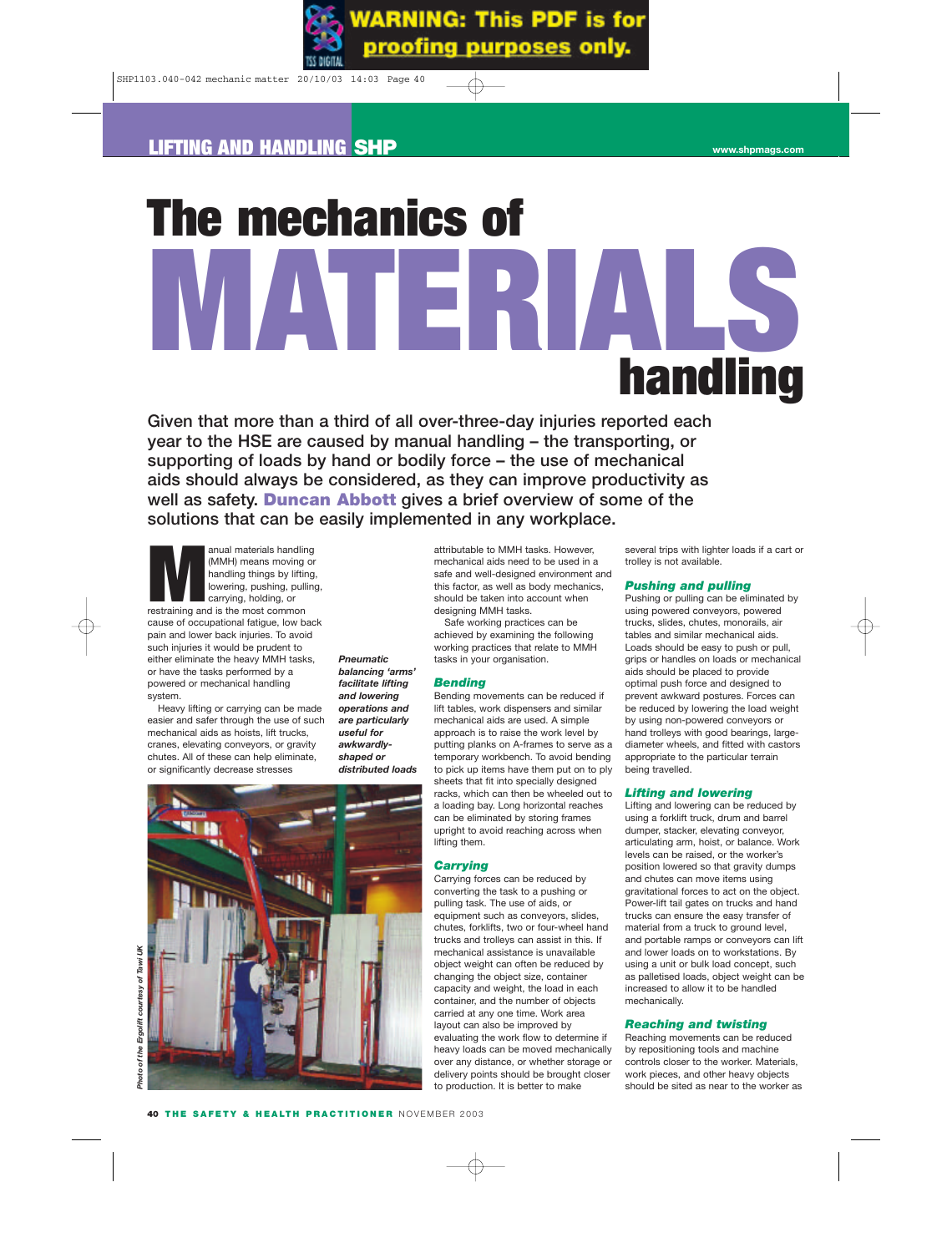

possible, and load containers can be reduced in size. Twisting movements can be reduced by positioning all tools and materials in front of the worker and by using conveyors, chutes, slides or turntables so that the direction of the material moved can be changed.

#### *Workstation design*

The design of the work environment is an important element of back injury prevention and the following constitutes good practice.

Changes in the work area layout can decrease MMH-related demands. The distance over which the load has to be moved can be altered by relocating the production and storage areas. Workstations can be designed so that they can store and handle all material between knuckle and shoulder height; waist height is the most desirable. It is recommended that the materials handling task should start and finish at the same height. The worker should be

able to face the load and handle materials as close to the body as possible. This will also help the worker avoid having to adopt awkward postures, or use an extended reach.

Confined spaces that hinder the ability to use good body mechanics should also be avoided, where possible. Access to material should be facilitated by providing workbenches and other workstations with toe cut-outs. To help workers get closer to load supply bins the bins should be fitted with removable sides, and obstructions like unnecessary railings should be removed.

#### *Storage*

Storage boxes and containers should be designed so that they can be lifted mechanically, rather than requiring manual handling. Deep shelving should be avoided as it makes retrieving or placing a load difficult. If possible, use racks or shelf trucks to store material, as this will eliminate the need for lifting the

*(Above left): Scissor-lifts help reduce bending, reaching and twisting movements by alternating the height of the load, bringing it closer to the worker and the delivery point*

*(Above right): Twisting movements can be reduced by placing the load on a lift table, which can then be brought closer to the worker*

containers at a later stage. Storage bins and containers with fold-down sides will make it easier to access the load.

#### *Environmental factors*

An optimum environment can only be achieved if all relevant environmental factors are addressed. For example, can lift instructions be heard in a noisy environment? If not, accidents may occur. A possible solution would be to use headsets, or define standard and easily understandable hand signs (these are especially useful in crane-lifting operations).

Lighting levels should be adequate for the workplace. If the work area for MMH tasks requires precise placement then it should be illuminated at the level of 200 lux. Task lights or other additional light sources should be used for tasks requiring a fine visual discrimination, while angular lighting and colour contrast can be used to improve depth perception (this is essential where MMH tasks require the worker to climb stairs, or move in passageways).

Aisles should be kept clear of obstacles, and signs should be posted where the floor slopes. Wherever possible, such slopes should be limited to 10 degrees.

#### *The worker*

Maximising the time available to perform the job can decrease job demands. This can be accomplished by reducing the frequency of the lift, and by incorporating work/rest schedules, or job rotation programmes into the work design. Heavy tasks can be alternated with lighter ones to reduce the build-up of fatigue. Putting two workers on the lift task will also have the effect of lightening the load.

#### **Handling materials safely**

Workers passing through a materials handling area risk serious injury if proper safety procedures aren't followed. When using mechanical aids the following must be assessed: • Is there safe clearance for equipment through aisles and doorways?

- 
- Are aisles designated, permanently marked, and kept clear to allow unhindered passage? • Are chutes equipped with sideboards of sufficient height to prevent the materials being
- handled from falling off?
- Are chutes and gravity roller sections firmly placed or secured to prevent displacement?
- At the delivery end of the rollers or chutes, are provisions made to brake the movement of the handled materials?
- Are pallets usually inspected before being loaded or moved?
- Are hooks with safety latches or other arrangements used when hoisting materials so that slings or load attachments won't accidentally slip off the hoist hooks?
- Are securing chains, ropes, chocks or slings adequate for the job to be performed? • When hoisting material or equipment, are provisions made to assure no one will be passing under the suspended loads?
	-